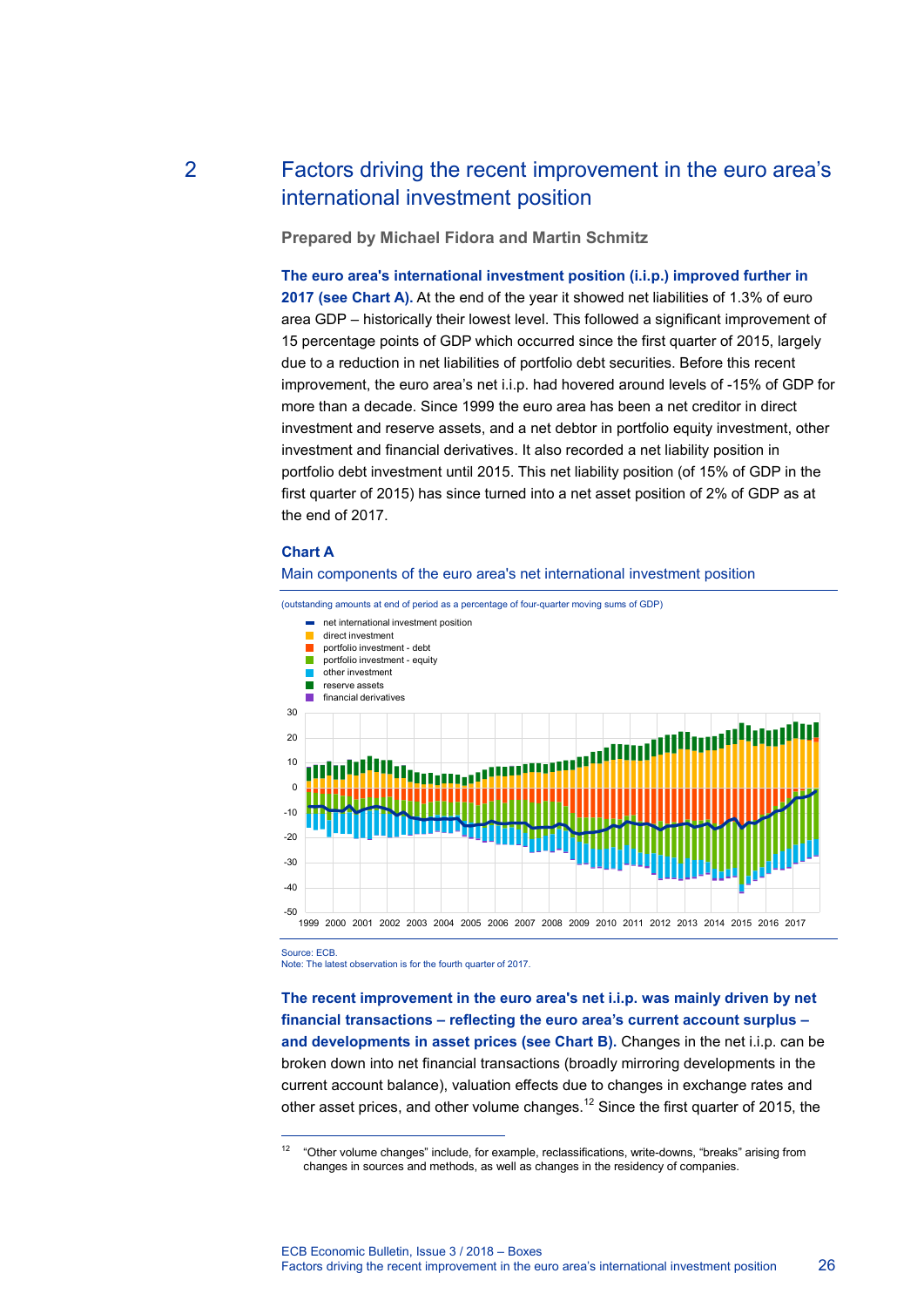euro area's current account surplus contributed about 10 percentage points of GDP to the reduction in net external liabilities. From the financial account perspective this reflected, to a significant extent, net outflows in portfolio debt investment including those that occurred in the context of the public sector purchase programme (PSPP). At the same time, the contribution of asset prices (excluding exchange rate effects) to the reduction in net external liabilities was around 9 percentage points of GDP. This latter figure reflects the performance of euro area investments abroad relative to that of investments in euro area assets by non-euro area residents. Since the first quarter of 2015, two-thirds of these positive net valuation gains in the euro area's i.i.p. were accounted for by portfolio equity, as euro area investments in global stock markets outperformed foreign portfolio equity investments in the euro area. The remaining one-third of the net valuation gains was accounted for by portfolio debt investment. These positive contributions to developments in the euro area's net i.i.p. were only partly offset by net valuation losses arising from exchange rate movements (of around 4 percentage points of GDP) as the euro appreciated by 9% in nominal effective terms over the same period. $^{13}$ 

#### **Chart B**

Breakdown of changes in the euro area's net international investment position since the first quarter of 2015

(cumulative amounts as percentages of GDP) change in net international investment position transactions exchange rate changes П price changes other volume changes 20 15 10 5 0 -5 Q2 Q3 Q4 Q1 Q2 Q3 Q4 Q1 Q2 Q3 Q4 2015 2016 2017

Sources: ECB and Eurostat.

-

Notes: "Other volume changes" include, for example, reclassifications, write-downs, "breaks" arising from changes in sources and methods and changes in the residency of companies. The latest observation is for the fourth quarter of 2017.

**As regards financial instruments, the improvement in the euro area's net i.i.p. was mainly due to a shift in portfolio debt securities from a net liability to a net asset position.** While portfolio debt securities recorded a net liability position of 15% of GDP in the first quarter of 2015, this changed to a net asset position of 2% of GDP by the end of 2017. Over the same period, the other components of the i.i.p.

<sup>&</sup>lt;sup>13</sup> The euro area's net i.i.p. typically records valuation gains when the exchange rate of the euro depreciates (and valuation losses when it appreciates). This is because the euro area's foreign assets are mainly denominated in foreign currencies, whereas the largest share of the euro area's foreign liabilities is denominated in euro.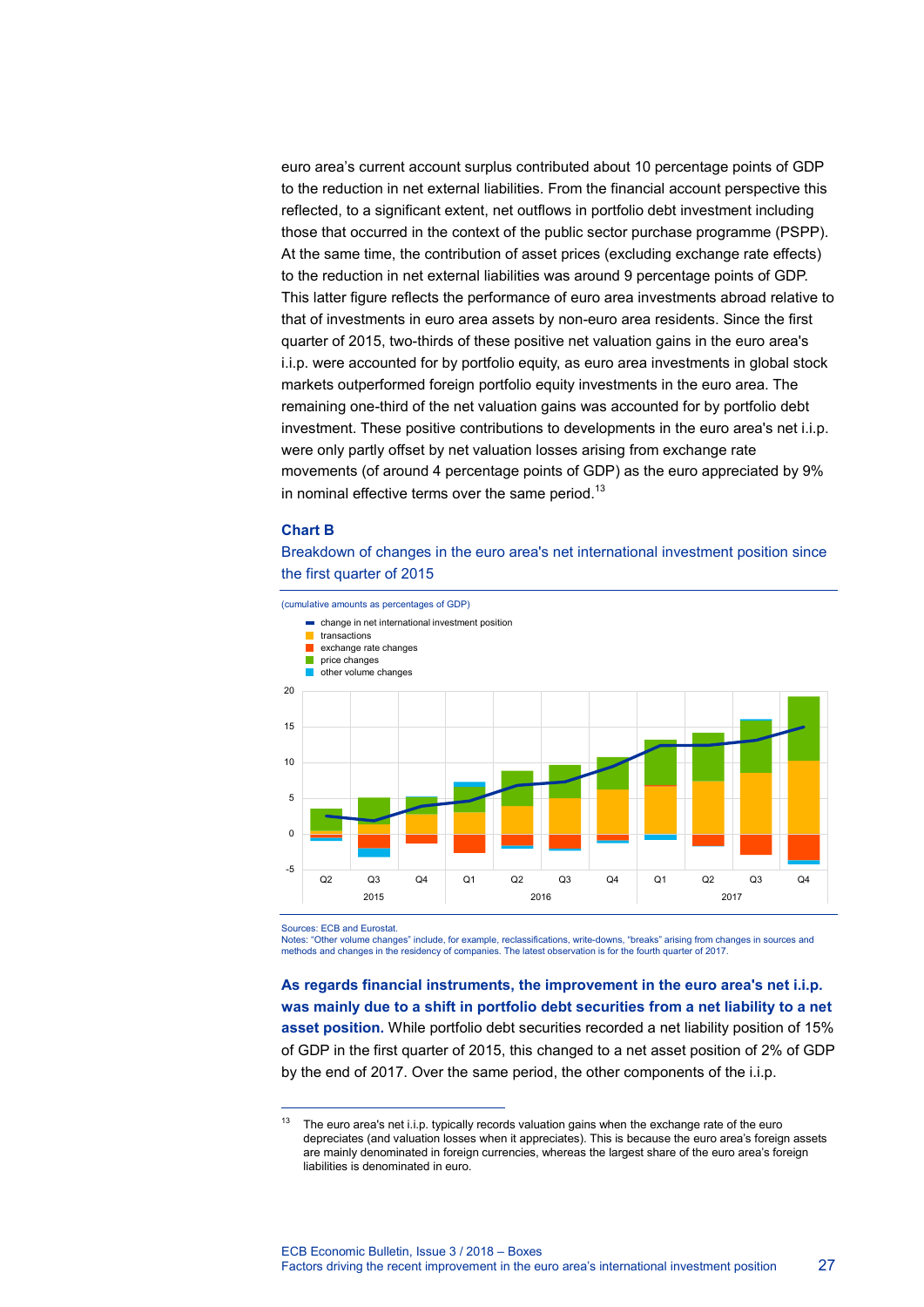fluctuated much less, with net liabilities in portfolio equity shrinking by 3 percentage points of GDP and those in other investment increasing by 4 percentage points of  $GDP<sup>14</sup>$ 

**The shift to a net asset position in portfolio debt securities resulted from both a reduction in liabilities vis-à-vis non-euro area residents and – albeit to a lesser extent – an increase in euro area residents' holdings of non-euro area debt securities (see Chart C).** Specifically, the outstanding amount of euro area debt securities held by non-euro area residents declined from 55% of euro area GDP in the first quarter of 2015 to 42% of GDP at the end of 2017. At the same time, euro area residents increased their holdings of non-euro area debt securities from 40% of GDP to 44% of GDP.<sup>15</sup> On both the asset and liability sides these developments were driven almost exclusively by long-term debt securities, i.e. those with an original maturity exceeding one year.

**Non-euro area investors broadly reduced their holdings of euro area debt securities issued by all sectors; the largest reduction was in debt securities issued by euro area governments.** This reduction amounted to close to 8 percentage points of euro area GDP since the first quarter of 2015 and largely reflected net sales of euro area sovereign bonds by non-euro area residents, including those that occurred in the context of the Eurosystem's PSPP.<sup>16</sup> In the light of low interest rates in the euro area compared with other advanced economies, noneuro area residents also reduced their holdings of debt securities issued by euro area monetary financial institutions (MFIs) by 3 percentage points of GDP and reduced their holdings of debt securities issued by other sectors by over 2 percentage points of GDP.<sup>17</sup> The increase in euro area residents' holdings of noneuro area issued portfolio debt securities was entirely due to euro area resident "other financial corporations"; this includes investment funds, insurance corporations and pension funds. The largest part (65%) of the increase in the holdings of noneuro area issued portfolio debt securities by euro area residents was accounted for by securities issued by non-euro area governments.

-

<sup>&</sup>lt;sup>14</sup> Net investment positions in direct investment, financial derivatives and reserve assets changed by 1 percentage point of GDP, or even less, over the same period.

<sup>&</sup>lt;sup>15</sup> In terms of nominal amounts in euro billions, the relative contributions of assets and liabilities to the decline in net foreign liabilities were more similar. Expressed as ratios to GDP, however, GDP growth effects mitigated the impact of an increase in outstanding amounts (as observed in the case of assets), while amplifying a decrease in outstanding amounts (as observed in the case of liabilities).

<sup>&</sup>lt;sup>16</sup> See the box entitled "Which sectors sold the government securities purchased by the Eurosystem?", *Economic Bulletin*, Issue 4, ECB, 2017.

<sup>17</sup> See the box entitled "Analysing euro area net portfolio investment outflows", *Economic Bulletin*, Issue 2, ECB, 2017.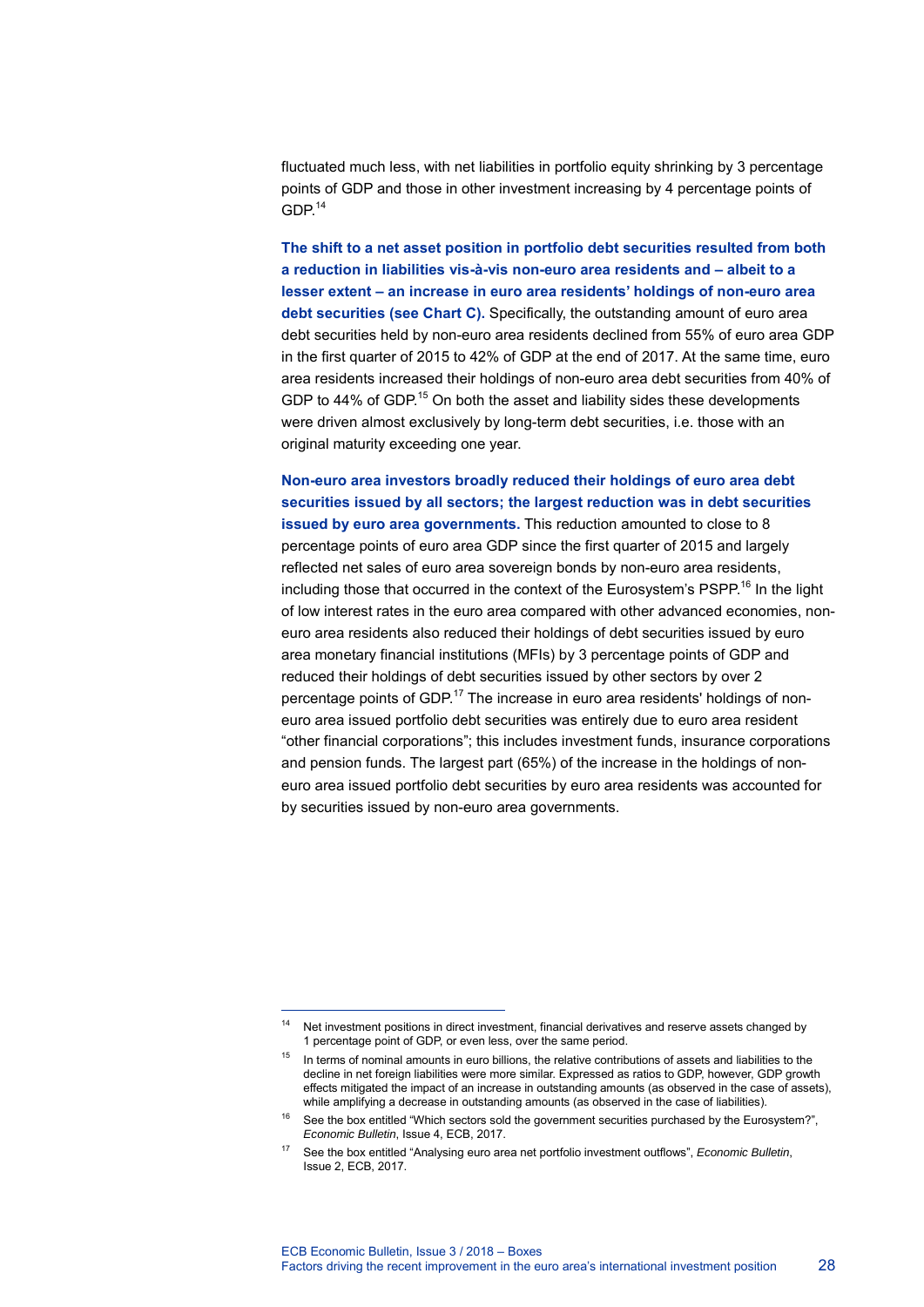#### **Chart C**



(outstanding amounts at end of period as a percentage of four-quarter moving sums of GDP)



Sources: ECB and Eurostat.

Notes: Negative figures indicate euro area liabilities, while positive figures indicate assets. The latest observation is for the fourth quarter of 2017. NPISH stands for "non-profit institutions serving households".

# **Since the first quarter of 2015 Japanese residents have become the largest foreign holders of euro area debt securities, surpassing residents of the United Kingdom and the United States (see Chart D).** At the end of 2017

Japanese holdings of euro area debt securities were at the same level (6% of euro area GDP) as in the first quarter of 2015, while during that period the most significant reductions in holdings of euro area debt securities were by investors from the United Kingdom (a reduction of 5 percentage points of GDP), followed by investors from the "BRIC" countries (a reduction of 2 percentage points of GDP) and the United States (a reduction of 1 percentage point of GDP). $^{18}$ 

-

<sup>18</sup> The "BRIC" countries comprise Brazil, Russia, India and China.